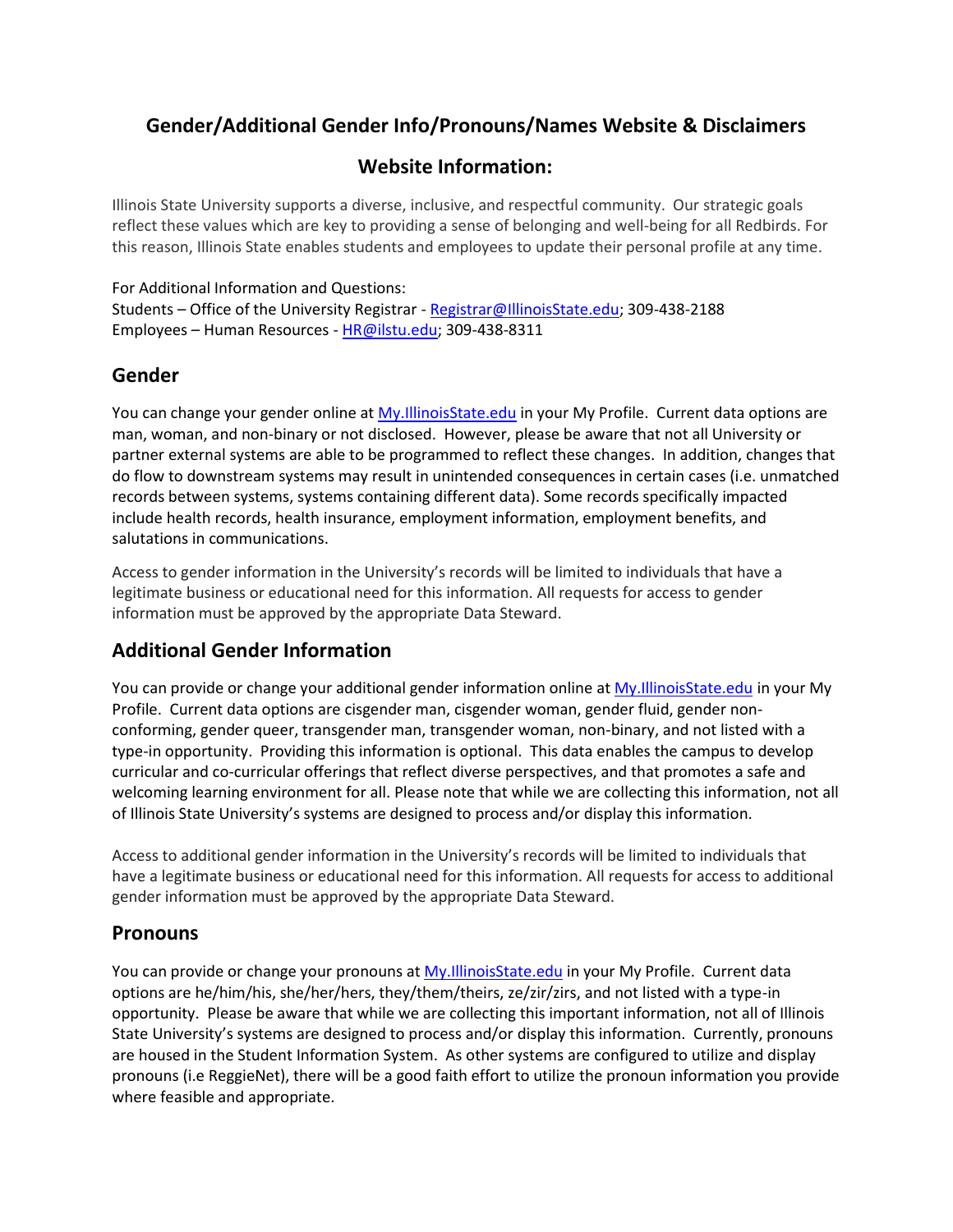# **Preferred Name**

You may request the use of a preferred name for University business where systems and processes allow. Providing a preferred name is optional. If a preferred name is not provided, legal/primary name will default as preferred. Please note that legal name must still be used in certain University systems. You can submit your preferred name change through a form by logging into the ULID Account [Management website.](https://account.illinoisstate.edu/selfservice/login/) Preferred names require approval to ensure they meet the appropriate use standards.

Acceptable uses of preferred names include:

- A middle name instead of first name
- An abbreviated name (Beth instead of Elizabeth, Manny instead of Emmanuel)
- A hyphenated last name
- A last name used professionally (for faculty and staff)
- A name to which you are in the process of legally changing
- A first name that represents your gender identity

Inappropriate use of a preferred name (including but not limited to avoiding legal obligation or misrepresentation) may be cause for denying the use of preferred names. Illinois State reserves the right to deny/remove any preferred name that is deemed inappropriate, profane, or offensive. Additionally, those who intentionally misuse the preferred name option may be subject to disciplinary action.

Although not guaranteed, preferred name will be used where possible in the following (unless related to the exceptions for legal name use (i.e. employment documents, public directory information - defined by FERPA, etc.):

- ReggieNet and class rosters
- My.IllinoisState.edu
- Digital Measures
- **•** Textbook lists
- Email and mail (local and home)
- Redbird Card

#### **Changing your preferred name:**

1. Visit the Illinois State Universit[y ULID Account Management website.](https://account.illinoisstate.edu/selfservice/login/) If you are not already logged in, sign in through CentralLogin.

2. Select the option to change your "Preferred Name."

3. Enter what you would like your preferred name to be. If you already have a preferred name established and would like to remove it, check the appropriate boxes as labeled to remove your preferred name.

4. Click the option to "Complete the Form"

A preferred name may take five business days to process the request and several additional days to appear in all systems that can display preferred names. The University makes every attempt to use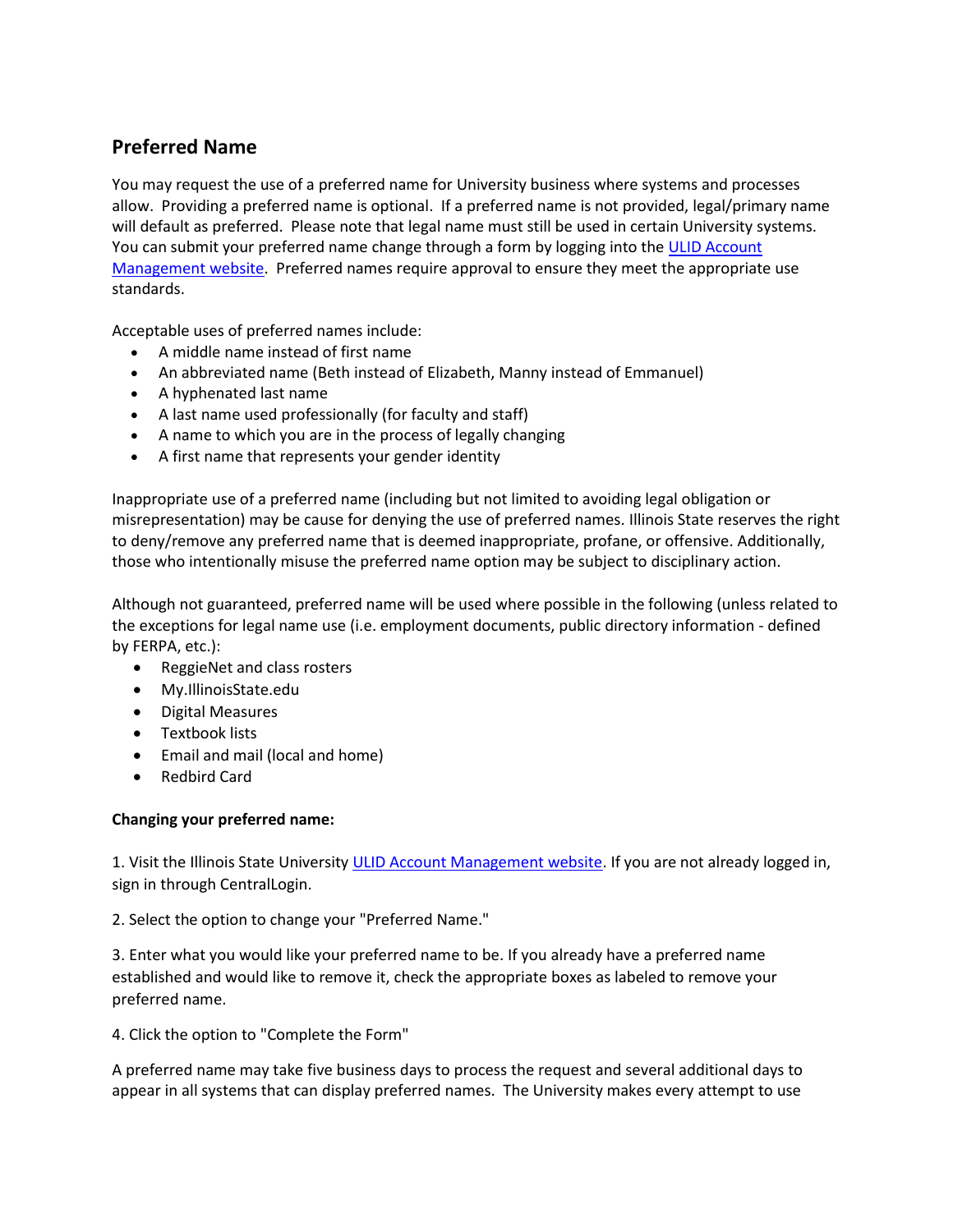preferred name in systems and communications (mail and email) where possible but cannot guarantee that every downstream system displays preferred names and it is possible out-of-date versions or legal name may be displayed. If you are seeing problems after several days in the above listed systems and/or other systems that are not listed below where legal name is required, please report any issues you are having to th[e Office of the University Registrar](https://registrar.illinoisstate.edu/personal-information/) (for students) an[d Human Resources](https://hr.illinoisstate.edu/) (for employees). The University is working to continually review and update systems and processes where possible.

#### For International Students:

Students sponsored by ISU on F-1 or J-1 visas can choose to use a preferred name at Illinois State University. However, preferred name will not be included in their Student and Exchange Visitor Information System (SEVIS) record. SEVIS will continue to reflect only the legal name as indicated in the machine-readable zone (MRZ) of the passport. For these students, the I-20 or DS-2019 associated with their SEVIS record will reflect legal name. Questions related to international student preferred names should be directed to [International Student and Scholar Services \(ISSS\).](https://isssportal.illinoisstate.edu/)

# **Legal/Primary name:**

Legal/primary name is used to build your official University record and is populated from your application for admission or employment. Your legal name will be used in certain contexts as indicated below (list may not be exhaustive) even if a preferred name has been approved.

- Timesheets and payroll
- Employment records
- Tax records
- Benefits records
- Student transcripts
- Financial Aid documents
- Student Health records
- Official Government forms

#### **Changing your legal name:**

The Illinois Supreme Court has a standardized state form for name changes as well as resources to assist in the process. Visit: [http://www.illinoiscourts.gov/Forms/approved/name\\_change/name\\_change.asp](http://www.illinoiscourts.gov/Forms/approved/name_change/name_change.asp)

Information on Waiver of Court Fees can be found at: <http://www.mcleancountyil.gov/index.aspx?NID=167>

#### **Changing your legal name with the University:**

#### For University employees:

Human Resources at Illinois State University uses the legal name as an employee's Primary Name in all our processing and transactions involving employment. Due to the danger of identity theft, persons who wish to change their first, middle, or last legal name on record with Human Resources must present all the following documents to Human Resources:

- Photo ID with the new name
- Social Security card with the new name
- Supporting Documentation (marriage license, divorce decree indicating the name change, or court documents legalizing the name change)

All documentation must be originals (no copies accepted) and must be presented in person to the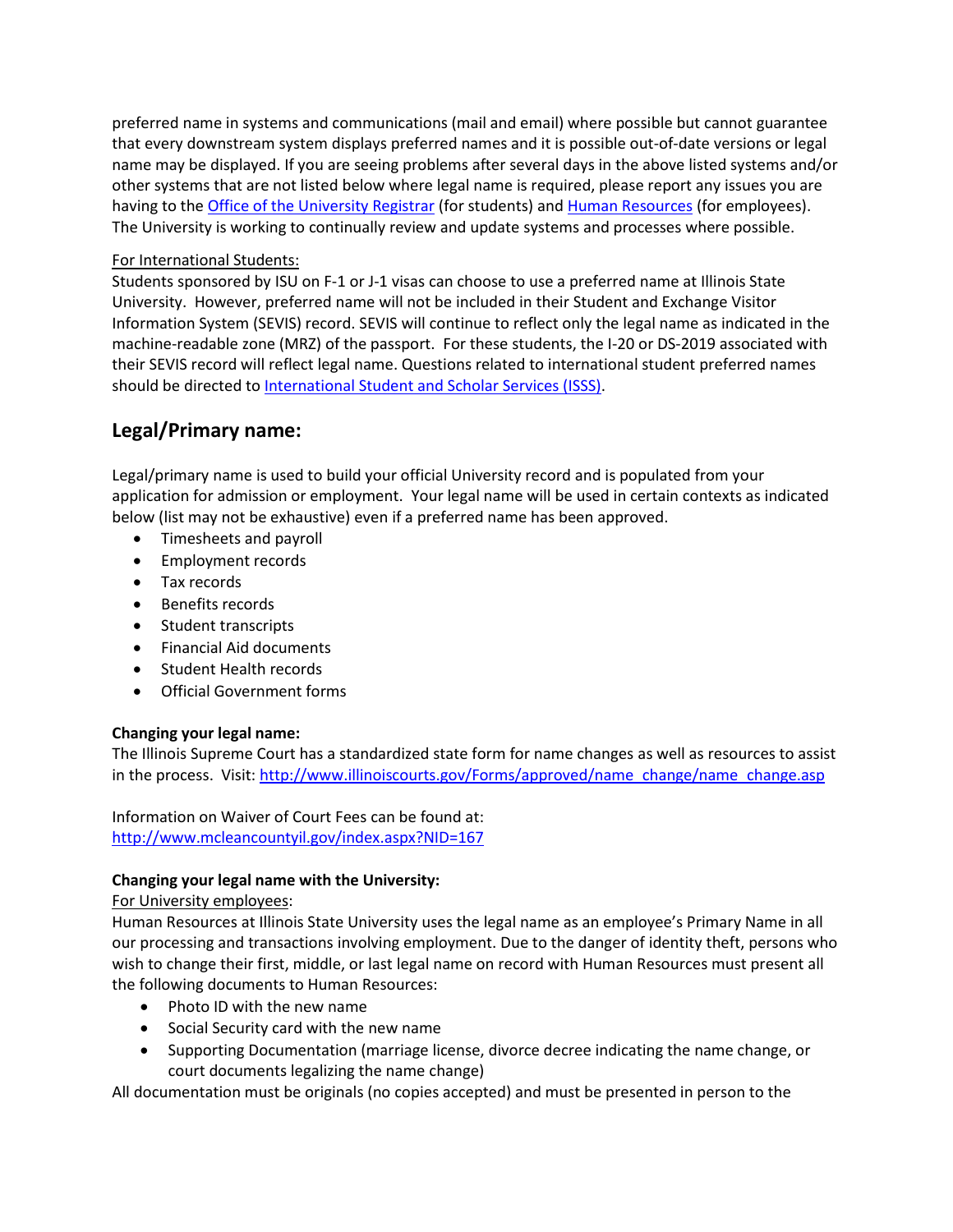Human Resources office. The Human Resources office is located in the Nelson Smith Building, room 101. For further information regarding this process, contact Human Resources (309) 438-8311 or at [hr@ilstu.edu.](mailto:hr@ilstu.edu)

#### For current and past students, including student employees:

Due to the danger of identity theft, persons who wish to change their legal name must send the following to the [Registrar Service Center:](http://registrar.illinoisstate.edu/contact/)

- a signed request to change legal name (Requests without signature cannot be processed.)
- a photocopy of a photo ID with the new name
- a photocopy of supporting documentation (marriage license, divorce decree indicating the name change, or court documents legalizing the name change)

Requests may be made in person at 102 Moulton Hall; by mail at Registrar Service Center, Campus Box 2202, Illinois State University, Normal IL 61790-2202; by email with attachments at [Registrar@IllinoisState.edu;](mailto:Registrar@IllinoisState.edu) or by fax at (309) 438-8652.

#### For applicants and prospective students:

Contact [Admissions](https://illinoisstate.edu/admissions/contact/) at (800)366-2478 or [Admissions@IllinoisState.edu](mailto:Admissions@IllinoisState.edu) for directions and required documentation.

### **FERPA**

Under FERPA, the Family [Educational](https://registrar.illinoisstate.edu/ferpa/) Rights and Privacy Act, a student's legal name may be disclosed to the public as "[directory information](https://registrar.illinoisstate.edu/ferpa/)" unless the individual opts not to permit such disclosure. If a preferred name has been indicated, that preferred name will be typically used for internal University operations where allowable and will not be used as public directory information. To change your name for public directory information purposes, you must change your legal name in the system. More information on FERPA, directory information and the request to withhold directory information can be found at the [Registrar's website](https://registrar.illinoisstate.edu/ferpa/). Legal name will still display to staff that have been granted permission or in cases where the legal name is required by law or for reporting purposes (e.g. official transcripts and verifications, diplomas, financial aid, billing/accounts receivable/ collections, reporting to the government for tax or visa purposes, employment records, etc.).

| Location                                      | <b>Preferred</b><br><b>Name</b><br><b>Typically</b><br><b>Used</b> | <b>Legal Name</b><br><b>Housed or Used</b><br>When<br><b>Preferred Name</b><br>Cannot<br><b>Be Used</b> | Gender | <b>Additional</b><br>Gender<br><b>Information</b> | <b>Pronouns</b> |
|-----------------------------------------------|--------------------------------------------------------------------|---------------------------------------------------------------------------------------------------------|--------|---------------------------------------------------|-----------------|
| <b>Redbird Card</b>                           |                                                                    |                                                                                                         |        |                                                   |                 |
| Admissions records                            |                                                                    |                                                                                                         |        |                                                   |                 |
| Advising records (college, graduate division) |                                                                    |                                                                                                         |        |                                                   |                 |
| Advising records (academic department)        |                                                                    |                                                                                                         |        |                                                   |                 |

### **Personal Profile Information**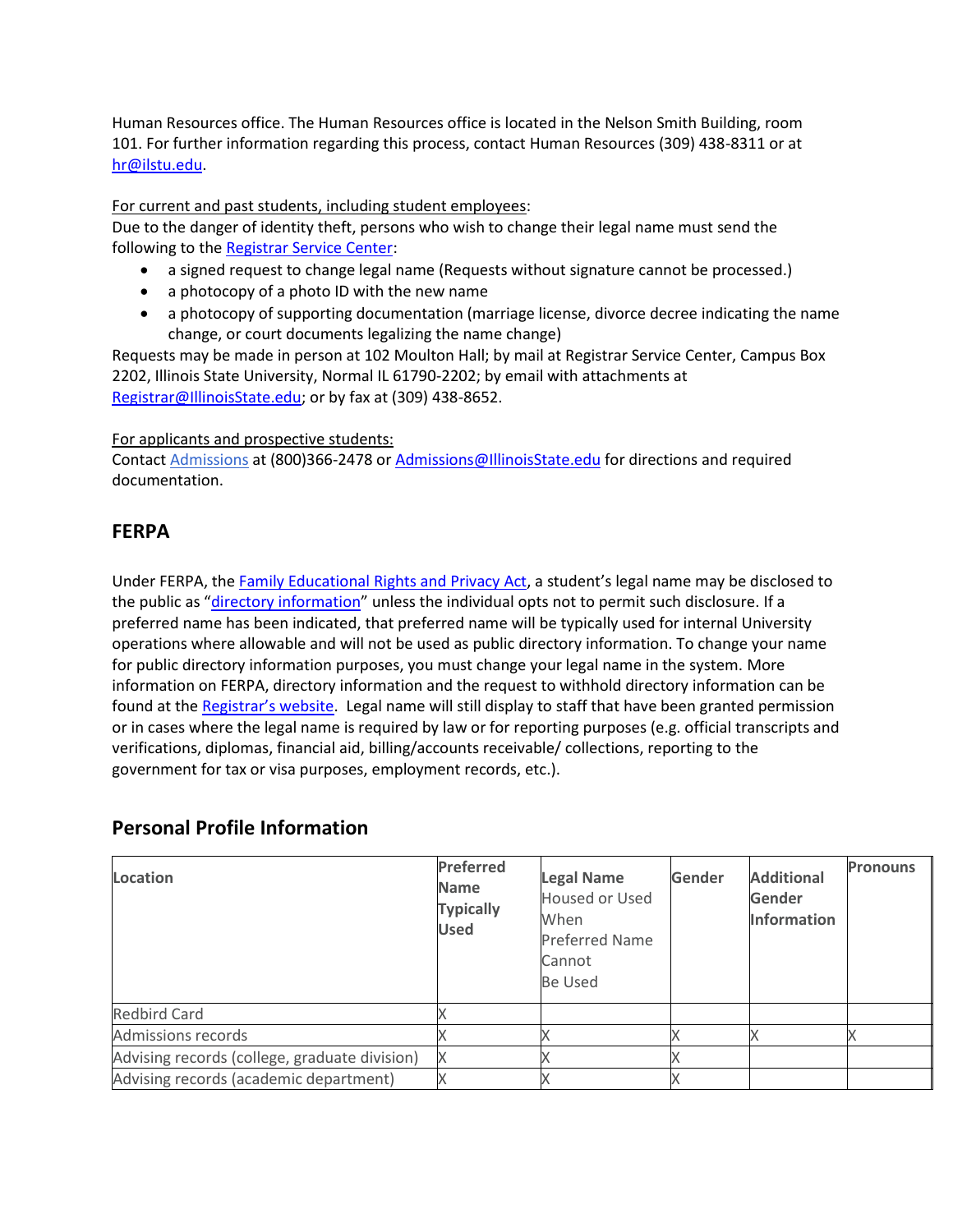| Alumni records and Institutional                            |                            |   |   |                            |   |
|-------------------------------------------------------------|----------------------------|---|---|----------------------------|---|
| Development                                                 | Alum/Donor                 |   |   |                            |   |
|                                                             | Preference)                |   |   |                            |   |
| Athletics (NCAA)                                            |                            | X | Χ |                            |   |
| <b>Class rosters</b>                                        |                            |   |   |                            |   |
| Commencement                                                | X (Student's<br>Choice)    | Χ |   |                            |   |
| Diploma                                                     | X (Student's<br>Choice)    | Χ |   |                            |   |
| <b>Study Abroad Program</b>                                 |                            | X |   |                            |   |
| <b>Educational Opportunity Program (EOP)</b>                | X                          |   |   |                            |   |
| Financial Aid Office and scholarships                       |                            | Χ | X |                            |   |
| <b>Redbird Life</b>                                         | Χ                          |   |   |                            |   |
| ToughNet - student bills                                    |                            |   |   |                            |   |
| Library                                                     |                            |   |   |                            |   |
| StarRez and housing rosters                                 |                            | X | Χ |                            |   |
| <b>Student Conduct &amp; Conflict Resolution</b>            |                            |   |   |                            |   |
| (Symplicity Advocate)                                       |                            | Χ | X |                            |   |
| My.IllinoisState portal                                     |                            | X |   |                            |   |
| Online eDirectory ISU website                               |                            |   |   |                            |   |
| <b>Outlook Directory</b>                                    |                            |   |   |                            |   |
| Public Directory Information (FERPA defined)                |                            | X |   |                            |   |
| ReggieNet (Learning Management System)                      | X                          |   |   |                            |   |
| Student and Exchange Visitor System (SEVIS)                 |                            |   |   |                            |   |
| <b>Police Department (Campus)</b>                           |                            |   | X |                            |   |
| <b>Student Information System (Campus</b><br>Solutions)     |                            | Χ | X | Χ                          | Χ |
| <b>Student Health Services records</b>                      | X (Student<br>Can Provide) | Χ | X | X (Student<br>Can Provide) |   |
| <b>Transcripts (Official)</b>                               |                            |   |   |                            |   |
| Transcripts (Unofficial)                                    |                            | Χ |   |                            |   |
| Human Resources / University employment                     |                            | X | Χ | Χ                          | Χ |
| Email                                                       | X                          | Х | Х | Х                          | Х |
| <b>Enrollment Verifications (Official)</b>                  |                            |   |   |                            |   |
| UHS Mail Forward System (Sends postal mail                  |                            |   |   |                            |   |
| off campus when students leave campus                       |                            |   |   |                            |   |
| residence hall/apt.)                                        |                            |   |   |                            |   |
| <b>Student Access &amp; Accommodation Services</b><br>(AIM) | Χ                          |   |   |                            |   |
| Career Services Manager/Hire-A-Redbird<br>(Simplicity)      | Χ                          |   | X |                            |   |
| University Housing Front Desk Manager<br>(Helix)            |                            |   |   |                            |   |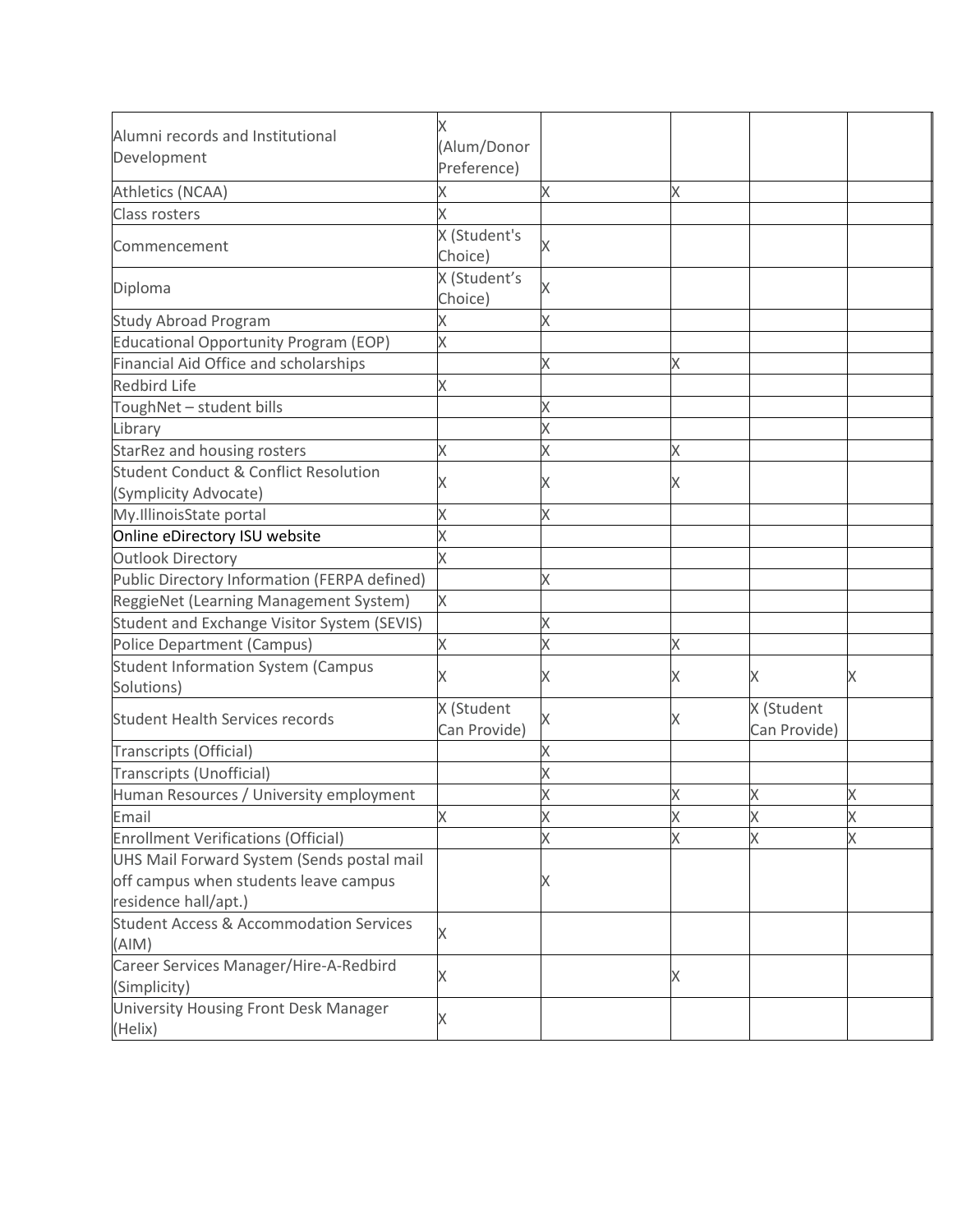| When Mailing To:                                | Illinois State Will Use Your:                                                                       |
|-------------------------------------------------|-----------------------------------------------------------------------------------------------------|
| <b>Emergency contact</b>                        | Name of emergency contact                                                                           |
| Campus                                          | Preferred name in most cases                                                                        |
| Local mailing                                   | Preferred name in most cases                                                                        |
| <b>Billing</b>                                  | Legal name                                                                                          |
| Parent                                          | Parent's name(s) or To the Parent of "Student Preferred or Legal<br>Name" depending on the document |
| Permanent/Home                                  | Preferred or Legal name depending on the document                                                   |
| Diploma mailing                                 | Preferred or Legal name at the choice of the student                                                |
| Email                                           | Preferred name in most cases                                                                        |
| Employment address (paycheck, tax<br>documents) | Legal name                                                                                          |
| Business (for ISU employees)                    | Preferred in most cases                                                                             |

### **Legal and preferred names use when mailing to the following addresses for students:**

# **Legal and preferred names use when mailing to the following addresses for employees** (*All*

*communication regarding employment, payroll, or taxes will use legal name regardless of address.*)**:**

| Illinois State Will Use Your:                           |  |  |
|---------------------------------------------------------|--|--|
| Legal name                                              |  |  |
| Legal name                                              |  |  |
| Preferred name in most cases                            |  |  |
| Employment address (paycheck, tax documents) Legal name |  |  |
| Preferred in most cases                                 |  |  |
|                                                         |  |  |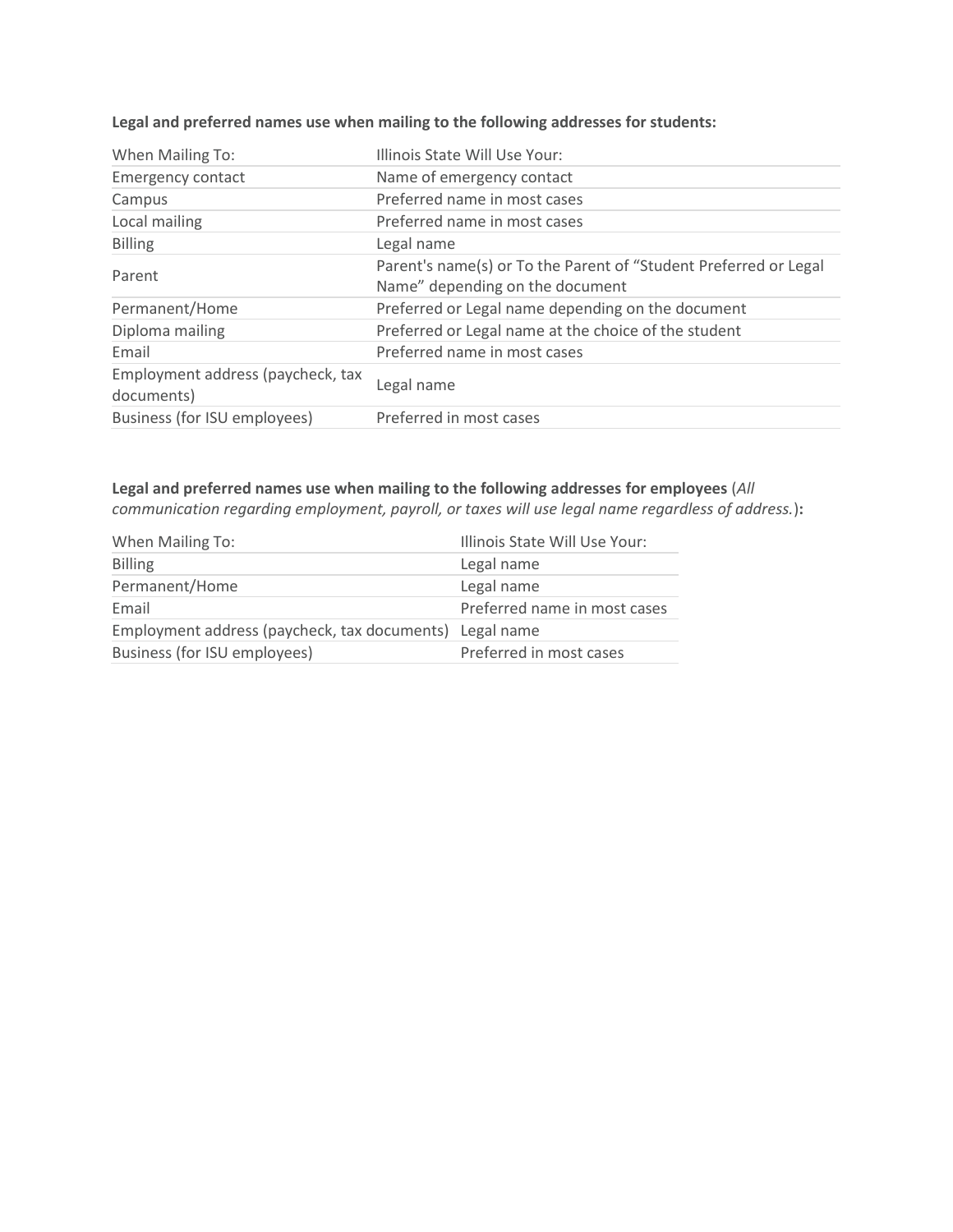### **Campus Solutions Disclaimers:**

### Gender:

Changing your gender is a self-service function. However, please be aware that not all University or partner external systems are able to be programmed to reflect these changes. In addition, changes that do flow to downstream systems may result in unintended consequences in certain cases (i.e. unmatched records between systems, systems containing different data). Some records specifically impacted include health records, health insurance, employment information, employment benefits, and salutations in communications.

For Additional Information and Questions: Students – [Office of the University Registrar](https://registrar.illinoisstate.edu/personal-information/) - [Registrar@IllinoisState.edu;](mailto:Registrar@IllinoisState.edu) 309-438-2188 Employees – [Human Resources](https://hr.illinoisstate.edu/) - [HR@ilstu.edu;](mailto:HR@ilstu.edu) 309-438-8311

### Additional Gender Information:

Providing or changing your additional gender information is a self-service function. Providing this information is optional. This data enables the campus to develop curricular and co-curricular offerings that reflect students' diverse perspectives, and that promotes a safe and welcoming learning environment for all students. Please note that while we are collecting this information, not all of Illinois State University's systems are designed to process and/or display this information.

For Additional Information and Questions: Students – [Office of the University Registrar](https://registrar.illinoisstate.edu/personal-information/) - [Registrar@IllinoisState.edu;](mailto:Registrar@IllinoisState.edu) 309-438-2188 Employees – [Human Resources](https://hr.illinoisstate.edu/) - [HR@ilstu.edu;](mailto:HR@ilstu.edu) 309-438-8311

### Pronouns:

Providing or changing your pronouns is an optional self-service function. Please be aware that while we are collecting this important information, not all of Illinois State University's systems are designed to process and/or display this information. Currently, pronouns are housed in the Student Information System. As other systems are configured to utilize and display pronouns (i.e ReggieNet), there will be a good faith effort to utilize the pronoun information you provide where feasible and appropriate.

For Additional Information and Questions:

Students – [Office of the University Registrar](https://registrar.illinoisstate.edu/personal-information/) - [Registrar@IllinoisState.edu;](mailto:Registrar@IllinoisState.edu) 309-438-2188 Employees – [Human Resources](https://hr.illinoisstate.edu/) - [HR@ilstu.edu;](mailto:HR@ilstu.edu) 309-438-8311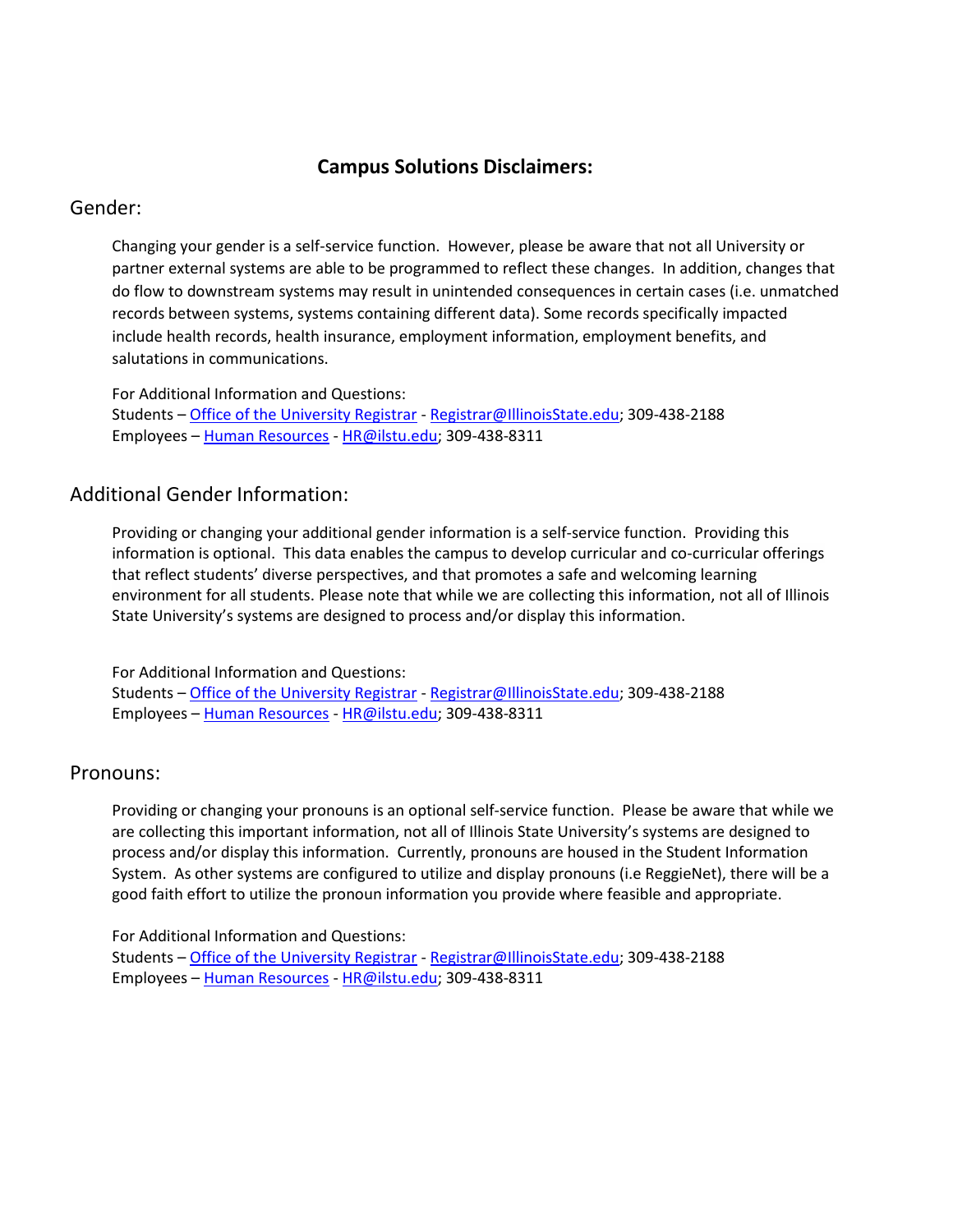# Preferred Name:

You may request the use of a preferred name for University business where systems and processes allow. Providing a preferred name is optional. If a preferred name is not provided, legal name will default as preferred. Please note that legal name must still be used in certain University systems. You can submit your preferred name change through a form by logging into the ULID Account Management [website.](https://account.illinoisstate.edu/selfservice/login/) Preferred names require approval to ensure they meet the appropriate use standards. It may take several days to process a preferred name change.

Although not guaranteed, preferred name will be used where possible in the following (unless related to the exceptions for legal name use (i.e. employment documents, public directory information as defined by FERPA, SEVIS records, etc.):

- ReggieNet and class rosters
- My.IllinoisState.edu
- Digital Measures
- Textbook lists
- Email and mail (local and home)
- Redbird Card

#### For Additional Information and Questions:

Students – [Office of the University Registrar](https://registrar.illinoisstate.edu/personal-information/) - [Registrar@IllinoisState.edu;](mailto:Registrar@IllinoisState.edu) 309-438-2188 Employees – [Human Resources](https://hr.illinoisstate.edu/) - [HR@ilstu.edu;](mailto:HR@ilstu.edu) 309-438-8311

Under FERPA, the Family [Educational](https://registrar.illinoisstate.edu/ferpa/) Rights and Privacy Act, a student's legal name may be disclosed to the public as "[directory information](https://registrar.illinoisstate.edu/ferpa/)" unless the individual opts not to permit such disclosure. If a preferred name has been indicated, that preferred name will be typically used for internal University operations where allowable and will not be used as public directory information. To change your name for public directory information purposes, you must change your legal name in the system. More information on FERPA, directory information and the request to withhold directory information can be found at the [Registrar's website](https://registrar.illinoisstate.edu/ferpa/). Legal name will still display to staff that have been granted permission or in cases where the legal name is required by law or for reporting purposes (e.g. official transcripts and verifications, diplomas, financial aid, billing/accounts receivable/ collections, reporting to the government for tax or visa purposes, employment records, etc.).

**To change your legal name,** please contact the appropriate department for guidance and procedures.

- Applicants and Prospects contact **[Admissions](https://illinoisstate.edu/admissions/contact/)**
- Students contact [Registrar](https://registrar.illinoisstate.edu/contact/)
- **Employees contact [Human Resources](https://hr.illinoisstate.edu/contact/)**

### Legal Name:

Legal name is used to build your official University record and is populated from your application for admission or employment. Your legal name will be used in certain contexts as indicated below (list may not be exhaustive) even if a preferred name has been approved.

- Timesheets and payroll
- **•** Employment records
- Tax records